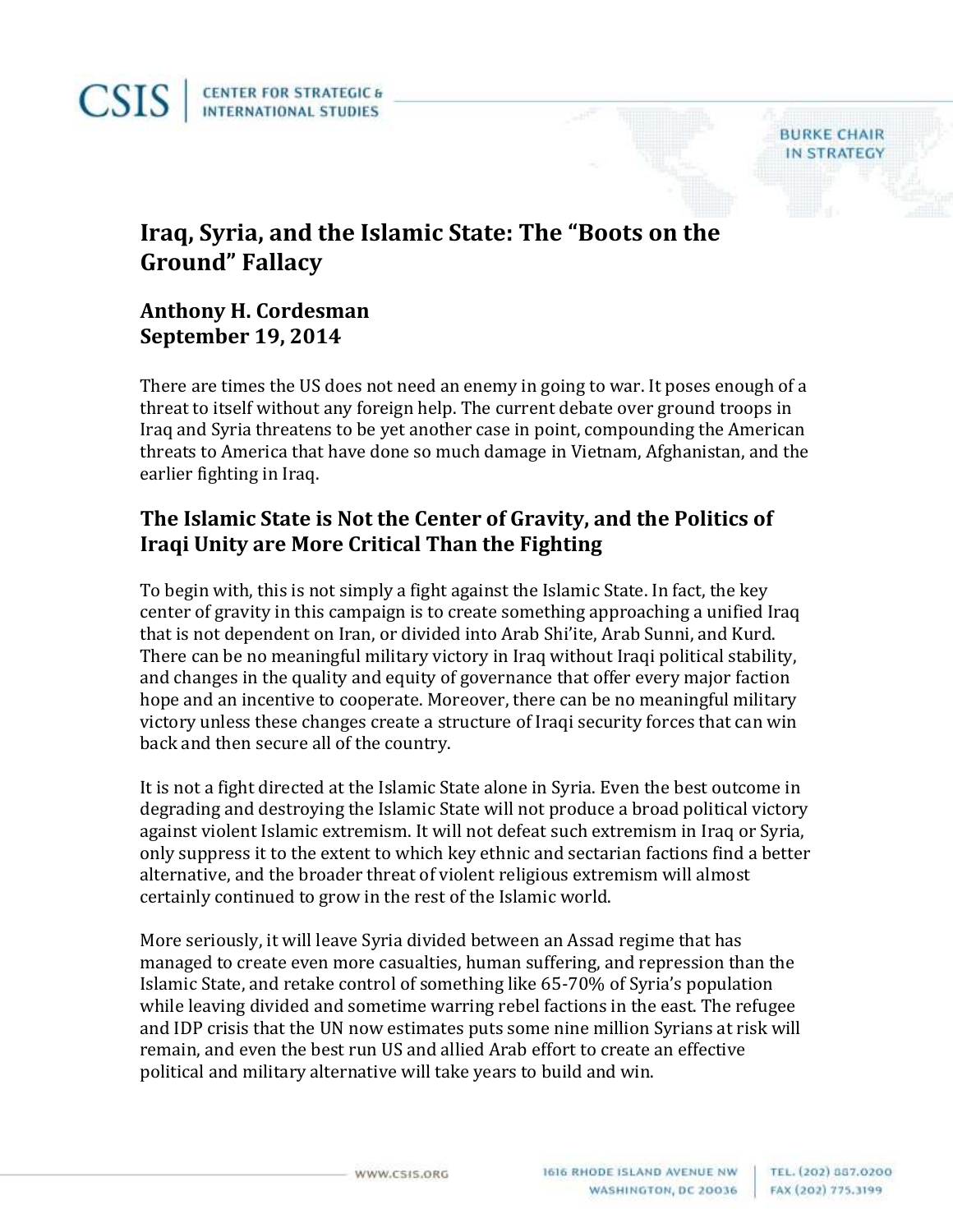These are the key goals and realities that will shape the fight against the Islamic State, and the much broader strategic objectives the US has in Iraq and Syria. They also, however, place some key limits on the kind of US ground presence that will help achieve them. This is not 2003-2011. The US is not a conquering or occupying state, and it must now intervene in a state that Maliki divided, undermined, and drove into civil war.

History will have to judge whether Maliki was worse than Saddam Hussein, but any use of US ground troops must take account of the reality that any major US combat units sent into today's Iraq would inevitably become caught up in the civil war Maliki triggered after 2011, and find it impossible not to become caught up in the struggles between Arab Sunni and Arab Shi'ite, and Arab forces and the Pesh Merga. He politicized and helped corrupt the Iraqi forces, alienated the Sons of Iraq, sentenced key Sunni political leaders to death, crippled the Kurdish economy and Pesh Merga, used his army and police to suppress and alienate the Sunnis in the West and North, and create the power vacuum that allowed the Islamic State to win so much territory.

## **There is a Strong Case Against Deploying US Major Combat Units**

A new, better, more honest, and inclusive Iraqi government may be able to overcome this legacy, but it will be a close run thing at best. It will also have to deal with Shi'ite and Sunni factions that see the US as an enemy, and a population that may see the need for US help, but that Iraqi public opinion polls show sees the US occupation as a key factor in much of their current insecurity and misery. Moreover, far too many elements in Iraqi politics still want to use the US against their rivals, but fear their rivals will use the US against them.

Deploying major US combat units under these conditions would not simply be a problem in terms of US domestic politics and their cost in dollars and blood, they would be an unpopular, non-Islamic force that would inevitably be perceived as taking sides in Iraq's civil conflict, create a whole new set of problems for Iraqi political unity, and reduce the incentive for all sides to create the effective Iraq security arrangements and security forces that are the only last way to contain and defeat the Islamic State and the forces that fuel violent extremist political movements.

It is possible this situation could change with time. If Iraq does move towards political unity and if Iraq can create a unified set of security forces, the time might come when limited US combat unit deployments could make a difference. It seems far more likely, however, that if Iraq can make this progress, it will never need such US units, and that if does not make such progress, they should not be deployed.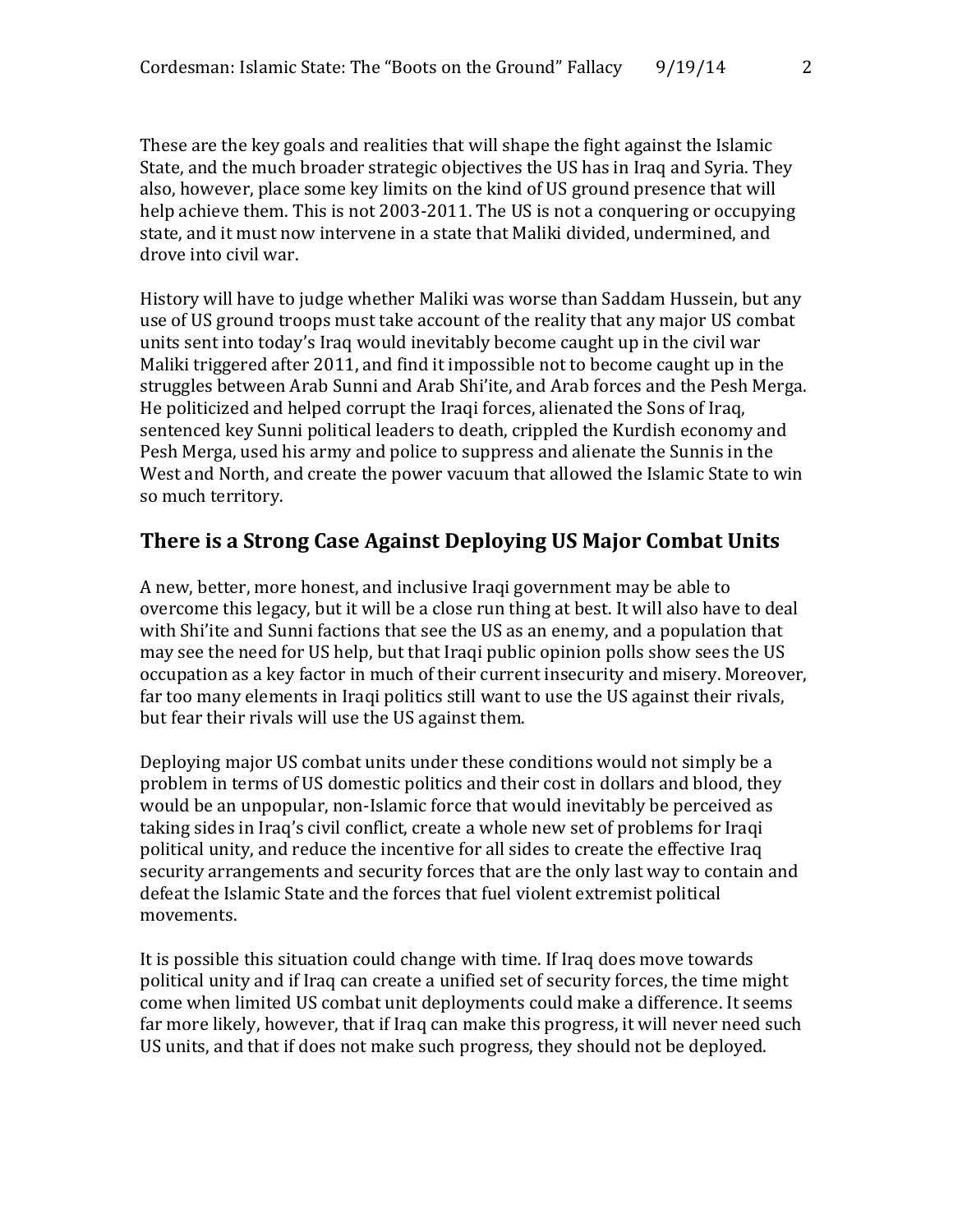## **Sending In the Necessary US Advisors and Enablers: Doing it Their Way – with Help!**

The situation is radically different when it comes to another kind of US ground presence. Iraqis have already shown that they can fight. They have done all too god a job of fighting each other since the rounds of Arab-Kurdish fighting that began in the early 1970s, and the low-level Arab Sunni vs. Arab Shiite fighting that began during the Iran-Iraq War and went on through the stat of the US-led invasion in 2003. They fought the Middle East's bloodiest modern war against Iran from 1980-1988, and decisively defeated Iran in 1988.

*If Iraq can move towards sufficient unit, improvements in governance, and more effective sharing of its oil wealth*, however, Iraq forces will need as much advisory help as they can get. They will need trainers in the rear, and help in intelligence and managing air support. They will need help in arms and equipment imports, training, and support. They will need a third party that all sides can see is not tied to an opposing faction, and caught up in Iraq's endemic level of corruption.

What General Dempsey, General Odierno, and General Mattis have all made clear, however, is that they will almost certainly need something more than the 1,400-odd US troops now assigned to these missions. It is not enough to generate and sustain forces. They also have to have help in becoming effective in combat, and here the issue is to build on their past fighting skills by helping them with forward-deployed advisors, coordinators, air controllers, and intelligence experts.

Iraq still has effective combat units in spite of Maliki, but it is going to need forward Special Forces, ranger-type troops, and other teams of experts to help coordinate, train, and link ground and air power. These need to be embedded at the combat unit level, they need to be armed, they need to be capable of self-defense, and they need to be prepared to take casualties and have medical aid.

All of our experience in Vietnam, Afghanistan, and the earlier fighting in Iraq, efforts to create effective rebels in Syria, and the low-level fighting in Yemen reinforce a critical lesson of military history. Weak and divided host country forces need aid at the combat level to develop cohesion and effective leadership and war fighting skills.

Doing it their way -- rather than trying to make them do it our way in spite of cost and major cultural differences -- is critical. However, helping them change "doing it their way" to deal with maneuver, combined operations, land-air warfare, and develop leadership in complex operations is critical. This can only be done forward and in combat. "Force generation" in the rear is equally necessary, but is never enough. It does take a limited number of US "boots of the ground" that will effectively be in combat to make the difference.